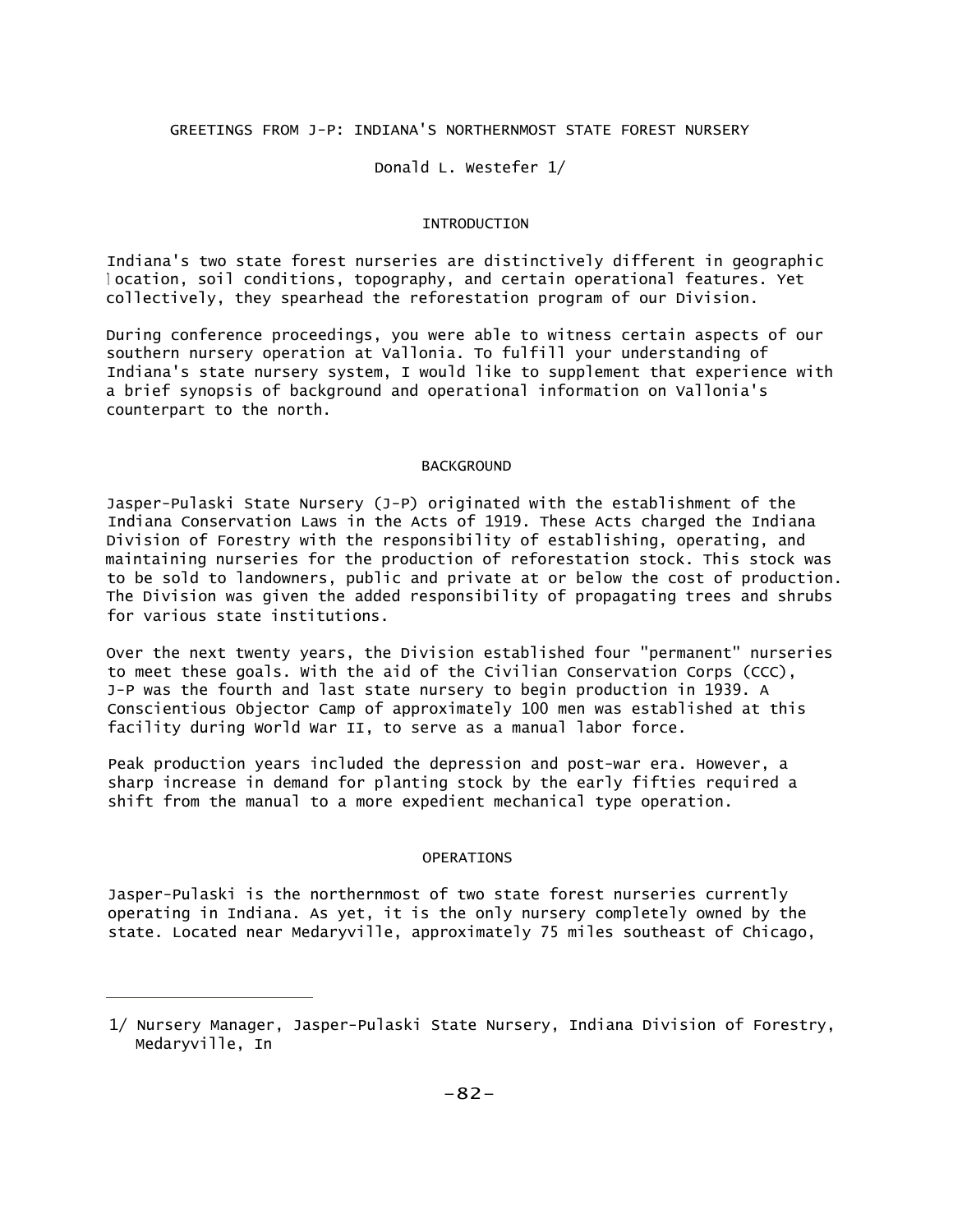in Pulaski county, it services the northern half of the state. It is uniquely situated within the Jasper-Pulaski State Fish and Wildlife Area.

J-P consists of approximately 140 acres, with 64 acres in productive use as follows:

28 acres - seedbeds (under permanent irrigation) 17 acres - transplant area (6 acres under permanent irrigation) 10 acres - Black Walnut seed orchards 3 acres - wildlife shrub seed orchards ( Autumn Olive, Shrub Dogwood, Amur Honeysuckle, Highbush Cranberry) 3 acres - willow propagation area 3 acres - lining-out stock (for state institutions)

The remaining acreage encompasses facility features, vacant (surplus) transplant sections, and roadways.

In addition to normal seedling production, J-P produces all windbreak stock for the state. It is grown primarily to check severe soil erosion problems in northwestern Indiana, but is distributed state-wide. A majority of the wildlife shrubs are produced here also, as well as many deciduous and coniferous timber species deemed suitable for various facets of reforestation in northern Indiana.

Current production is estimated at 8-10 million seedlings, encompassing some twenty-five species of trees and shrubs. A salable inventory of three million seedlings is projected for the 1980 shipping season. In turn, tree orders are expected to exceed the 3600-mark of last year. Unlike Vallonia, sales at J-P focus largely on the private landowner- though public consumption is steadily increasing.

The nursery hosts three Black Walnut superior seed orchards- one seedling, two grafted- ranging from five to fifteen years in age. Though frost is a frequent problem, they may one day help alleviate seed collection problems related to this valuable timber species.

In addition, seed orchards of several relevant wildlife species were established this Spring (1979) to facilitate seed collection efforts in this regard.

J-P continues to propagate larger trees and shrubs (lining-out stock) for various state institutions, as in the past, but on a smaller scale. Currently, several thousand stems are being grown for this purpose. Hundreds are shipped each year, ranging from two to eight feet in height.

The permanent labor force at J-P consists of:

- 1 Property Manager
- 1 Assistant Property Manager
- 1 Salaried Crew Foreman (Inmates)
- 2 Salaried Laborers
- 1 Salaried Secretary